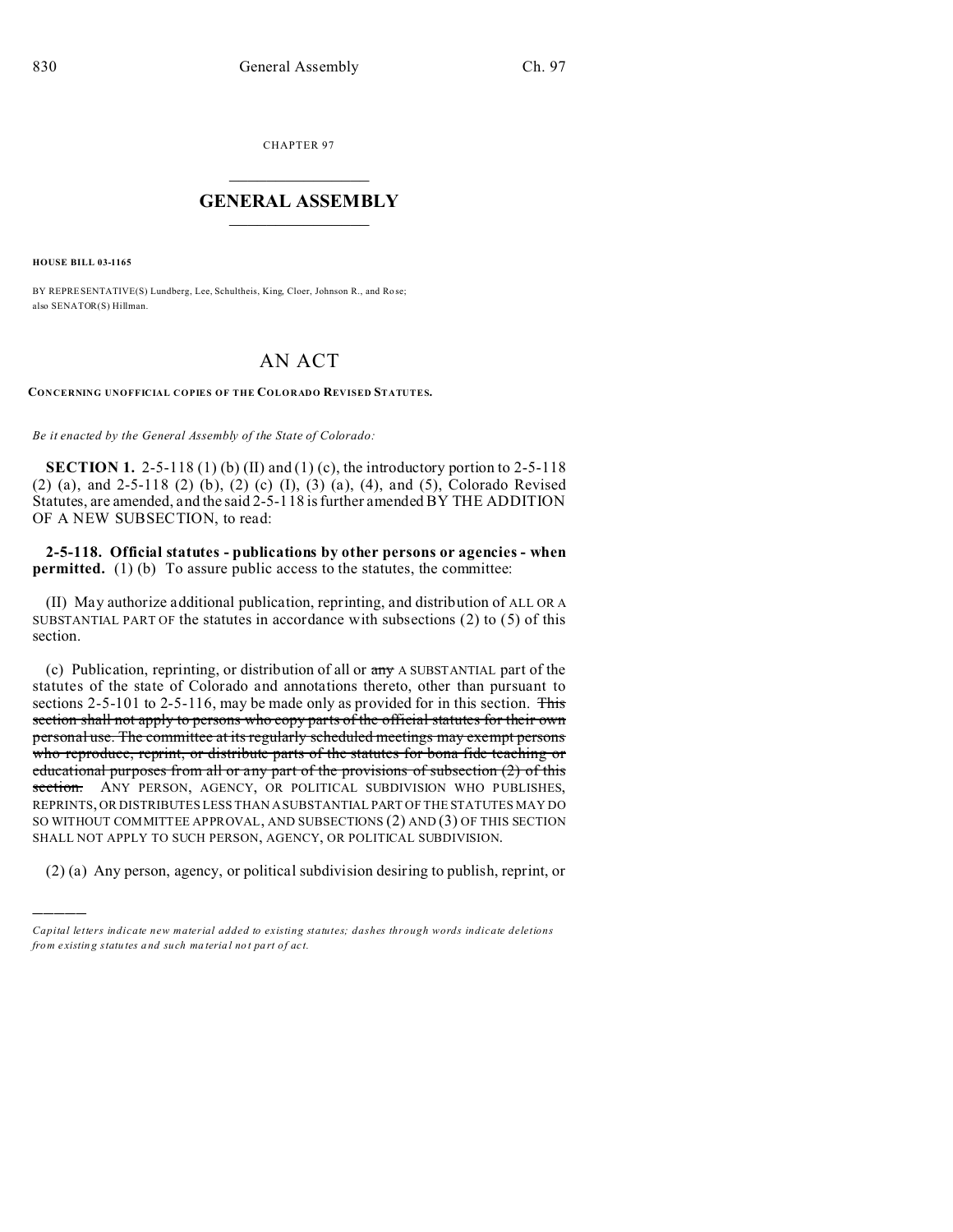## Ch. 97 General Assembly 831

distribute, whether by use of printed matter or by use of computer or other electronic means, all or any A SUBSTANTIAL part of the statutes of the state of Colorado, with or without the annotations thereto, must make prior written application to the committee, in which the applicant:

(b) Any person, agency, or political subdivision who wishes to publish, reprint, or distribute all or any A SUBSTANTIAL part of the statutes shall also demonstrate to the satisfaction of the committee that the statutes will be accurately reproduced.

(c) (I) In addition to any other requirement, the committee may require that an applicant who wishes to publish, reprint, or distribute all or  $\frac{day}{y}$  A SUBSTANTIAL part of the statutes pay a fee to the state and any direct costs of preparation of any material provided by the state. Such fee and costs shall be determined by the committee, and any fee shall be in an amount which THAT the committee determines is necessary to pay for state property interests in the statutes, to pay for the use of any material copyrighted by the state, and to pay for expenses incurred by the committee to assure the accuracy of the statutes.

(3) (a) If the committee finds from the application that such distribution meets the requirements of subsection (2) of this section and that it will not be detrimental to the interests of the citizens of the state, it may authorize distribution of all or any A SUBSTANTIAL part of the statutes and annotations specified in the application. Upon satisfactory arrangements for the payment by such person or agency of the costs and any fees, the committee may provide copies of such statutes in printed or electronic format.

(4) The general assembly hereby finds and declares that this section and the other provisions of this article are enacted in furtherance of the general assembly's legislative duty to provide for the publication of the laws as required by section 8 of article XVIII of the state constitution and that any acts of the committee or its staff in implementing these provisions are legislative in character. The purpose of this section is to ensure that the official statutes are made available to the courts, state and local government agencies, and other users; that copies of all or any A SUBSTANTIAL part of Colorado Revised Statutes, when published, reprinted, or distributed to interested citizens, accurately state the law in effect when those copies are prepared; and that unofficial publications, reprintings, or distributions of the statutes are not mistaken for the official statutes produced and enacted in accordance with this article.

(5) (a) Any publication, reprinting, or distribution which THAT is approved in accordance with this section may contain a notice, approved by the committee, which THAT indicates that it is a publication for which the committee has given permission but that it is an unofficial publication of the statutes. Except for the official statutes provided for in subsection (1) of this section, publications of the statutes shall not contain any notice or other indication that they are official statutes of this state. Except for the official statutes provided for in subsection (1) of this section, any person, agency, or political subdivision who obtains permission of the committee to publish, reprint, or distribute PUBLISHES, REPRINTS, OR DISTRIBUTES all or any part of the statutes of this state and who includes a notice or other indication that such statutes are official publications shall forfeit to the state the sum of two hundred fifty dollars for each and every book, volume, computer representation, or pamphlet so published, printed, or distributed.